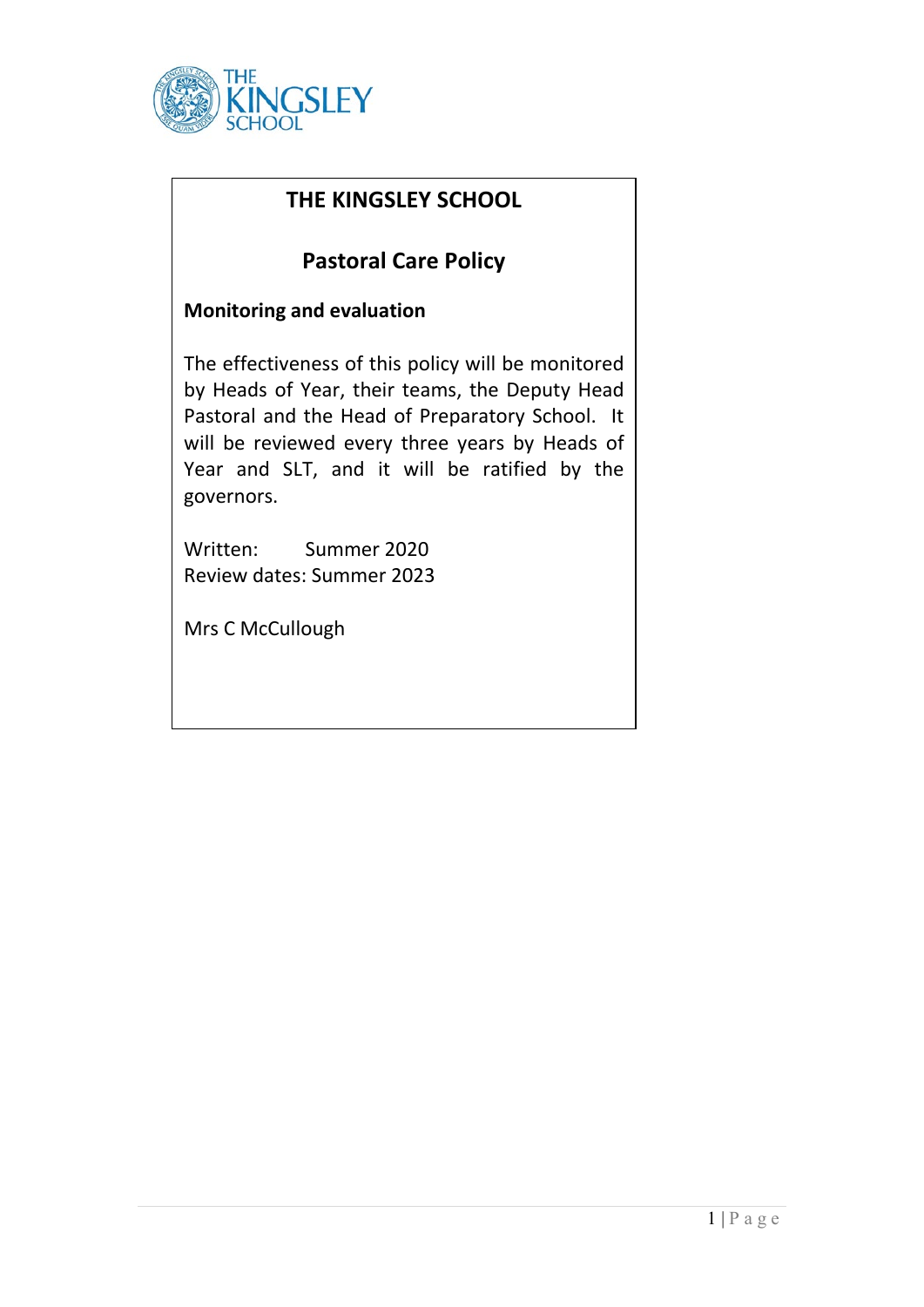

This policy applies to all pupils at The Kingsley School, including those in EYFS. Strong pastoral care is central to the ethos and aims of The Kingsley School. It involves all members of the school community: governors, the senior leadership team, all teaching and support staff, pupils, parents or carers and visitors. Pupils who feel known and safe are more likely to fulfil their potential, academically and in other areas of school life, and to participate responsibly in the school community.

The policy is designed to fulfil the aims of the school, particularly those to

- Encourage all pupils to fulfil their potential in all areas
- Pursue excellence in all areas
- Develop the skills and attitudes needed for independent learning
- Encourage all members of the school to develop responsibility towards individuals, the community and the environment
- Promote effective partnerships with parents and carers and the wider community
- Develop self-confidence
- Promote the welfare and security of staff and pupils
- Encourage all members of the school to respect diversity of culture and society

It also has regard to the five outcomes from *Every Child Matters:*

- Be healthy
- Stay safe
- Enjoy and achieve
- Make a positive contribution
- Achieve economic wellbeing

The pastoral system supports the academic curriculum, and also provides the vehicle for educating pupils in Personal, Social and Health Education (PSHE), RSE and Citizenship, and for giving advice on study skills and careers.

#### **Links with other policies**

This policy has significant links with a range of pastoral policies and procedures:

- the behaviour and discipline policies
- the drug policy
- the pupils' concerns procedures (including the Student Voice)
- the procedures for dealing with pupils with emotional and behavioural problems
- the safeguarding policy
- the relationships and sex education policy
- the PSHE and Citizenship policy.

#### **Pastoral Aims**

To create an atmosphere in which all pupils feel confident that

- They are well known
- They are safe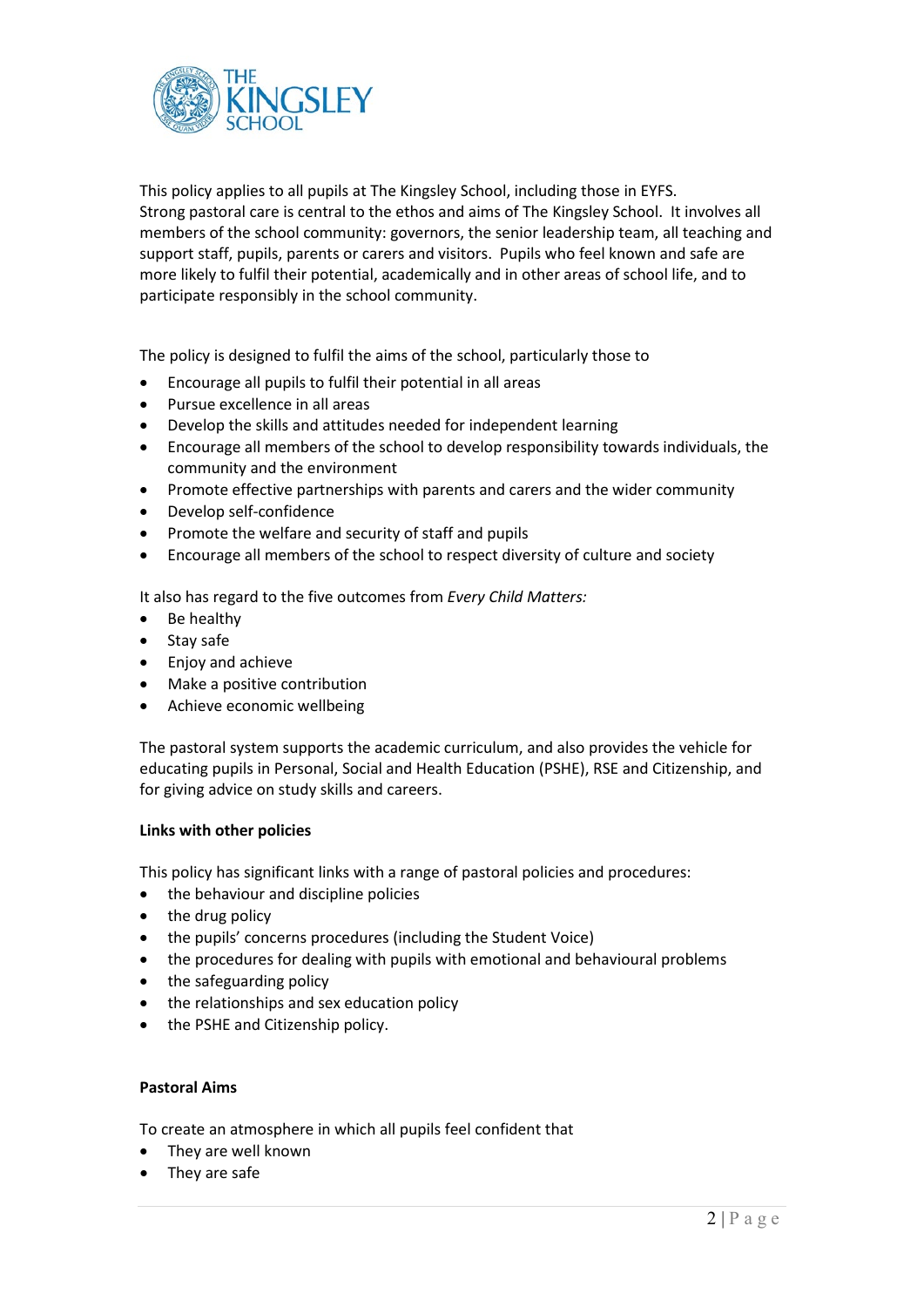

- They are valued
- They are respected
- Their progress is tracked and regularly reported on

To encourage and enable pupils to take full advantage of the teaching and learning opportunities available to them

To give pupils the flexibility and skills to thrive in a rapidly changing society

To promote the importance of becoming active, responsible citizens

To enable pupils to become progressively more responsible for their

- Personal development
- Social development
- Physical and emotional health and wellbeing
- Academic progress
- Career decisions and economic future

To contribute to the maintenance of good behaviour and an orderly, mutually respectful atmosphere in school

To create an environment in which bullying is unacceptable, and where pupils are confident that there will be a quick response to concerns about bullying

To offer sympathetic, confidential (where appropriate) and effective guidance and counselling to pupils when necessary (including referral to external agencies)

To work in partnership with parents

To foster awareness of the vital importance of safeguarding and child protection issues and procedures.

To work in partnership with external agencies when necessary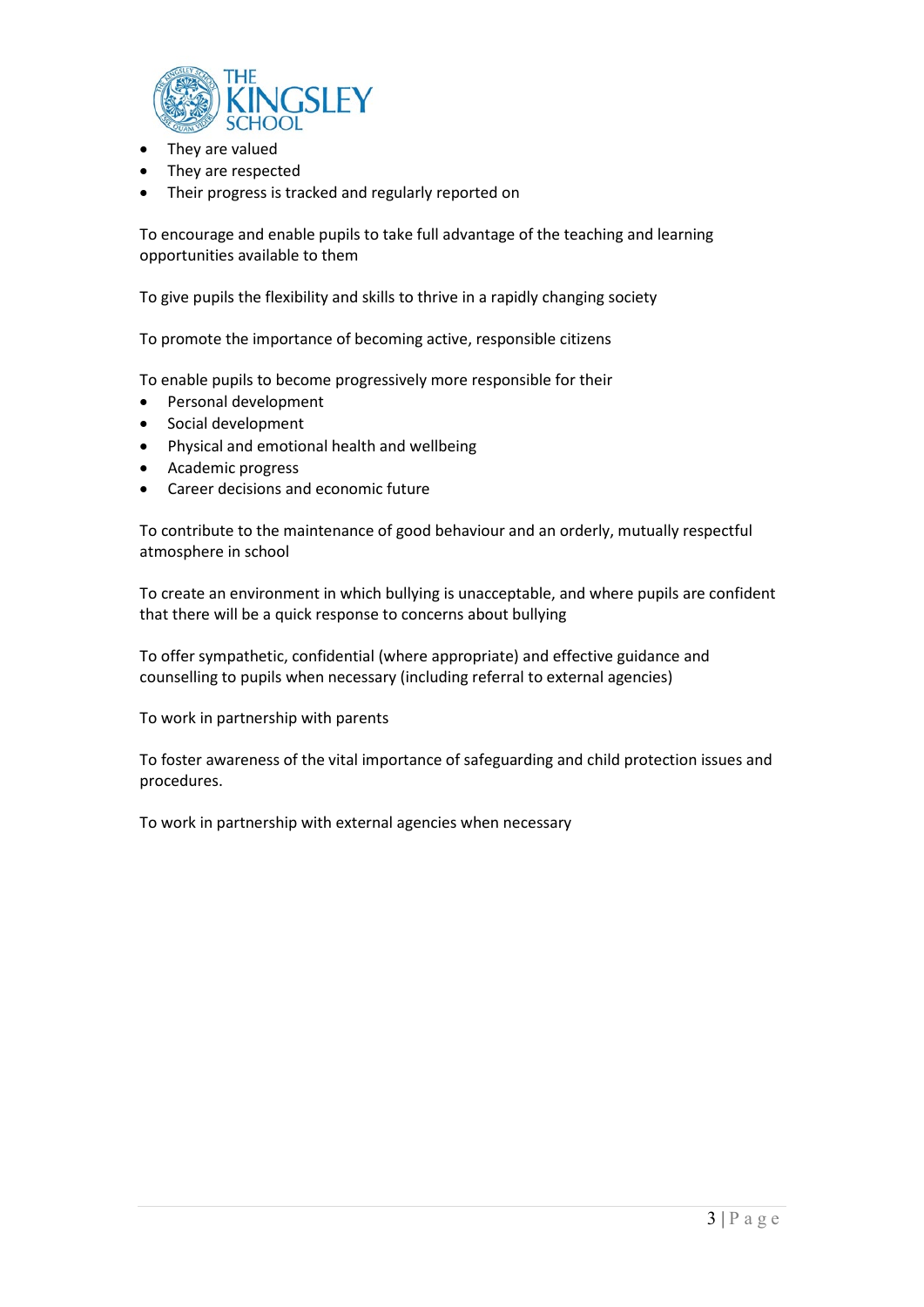

#### **Pastoral organisation in the Prep School**

The central importance of the pastoral system is recognised in the fact that all members of the teaching staff, including part time teachers, are attached to year teams, and are expected to take an active part in pastoral activities. All teachers are expected to play a part in the teaching of PSHE through the rolling tutor programme.

In the EYFS, Key Stage 1 and Key Stage 2, there is a dedicated Form Teacher who has pastoral responsibility for the class. Form Teachers have meetings before school and after school to discuss wider issues relating to policies and new initiatives. There is a standing item on the agenda of staff meetings, in which the pastoral elements of pupil progress are shared. Information shared in this forum is kept confidential within the staff, although the minutes of these meetings are disseminated to the whole Prep staff body to facilitate the best support for the pupils.

There are pastoral themes addressed through assemblies and form time within the working week, which are completed on a published rota. Where possible, the assembly themes link with national and international campaigns on rights, peace and other appropriate ideas.

The Prep School aims to encourage all pupils to take responsibility for their school community, with particular emphasis on the leadership positions held in Year 6 and the 'Kingsley Big Sisters' programme in Year 5 and 6, where pupils will help the younger members of the Prep School in assemblies, unfamiliar situations and shared reading time.

### **Pastoral organisation in the Senior School**

The central importance of the pastoral system is recognised in the fact that all members of the teaching staff, including part time teachers, are attached to year teams, and are expected to take an active part in pastoral activities.

At Key Stages 3 and 4 there is a dedicated Head of Year for each year group. The Head of Sixth Form has pastoral responsibility for Years 12 and 13.

Heads of Year have a meeting every fortnight to discuss pastoral matters and wider issues relating to policies and new initiatives. Heads of Year meet with their teams informally every two weeks and formally twice every half term. There are also at least two meetings during the year when the Heads of Year discuss the teaching, learning and assessment of PSHE and Citizenship with the Head of PSHE.

The School Nurse plays an integral part in the pastoral work of the school: she contributes to the delivery of PSHE through specific lessons and assemblies, and provides support for pupils' emotional as well as physical wellbeing.

The School Wellbeing Counsellor also plays a vital role in supporting our students. Dealing with a wide range of social and emotional issues, she offers a confidential counselling service to pupils across all ages.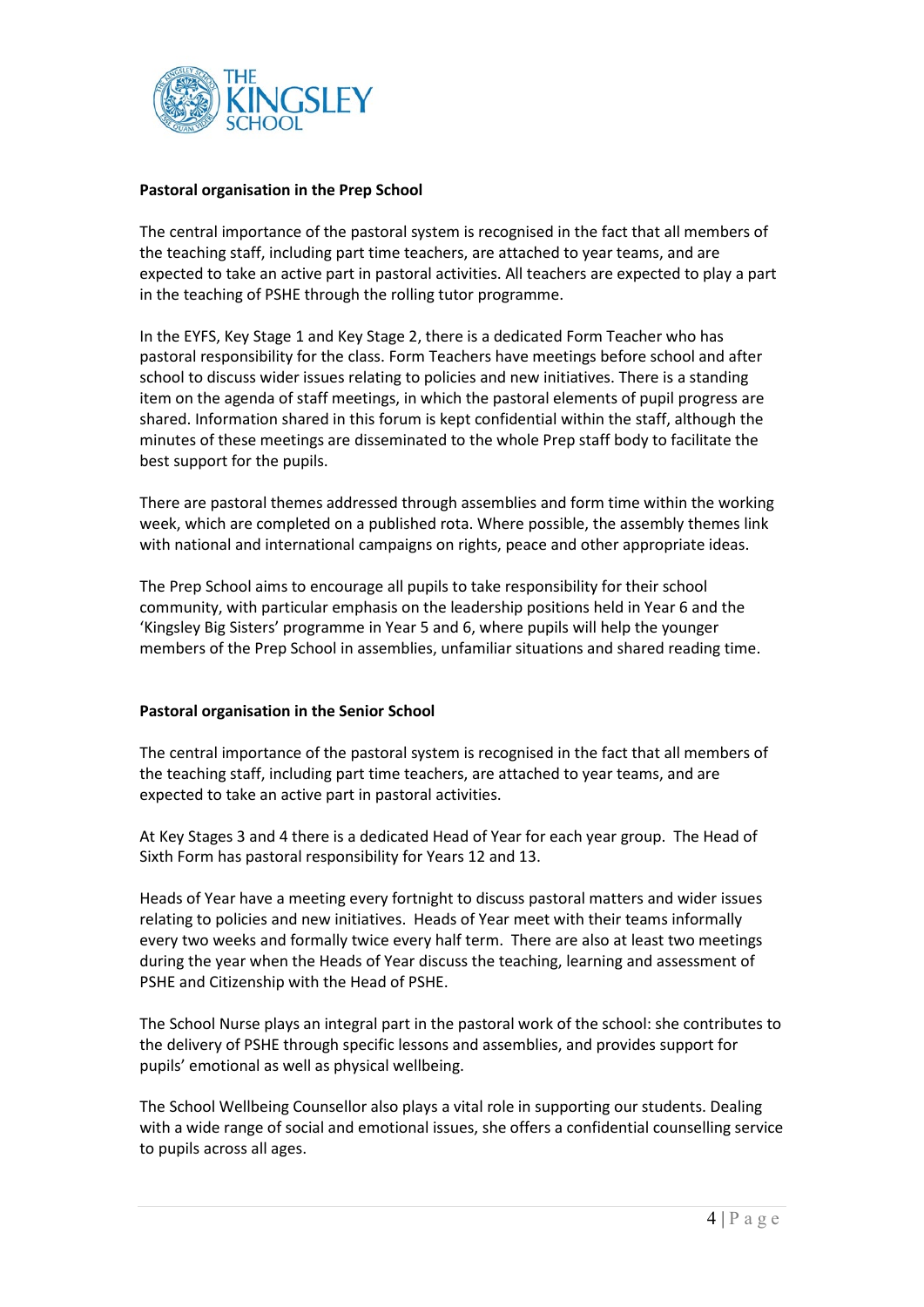

The Careers Coordinator organises occasional special events to highlight careers opportunities and possibilities, and provides support and up-to-date materials to Heads of Year and their teams delivering careers related topics in PSHE.

The school offers a wide range of leadership opportunities to girls, for example through the house system, mentoring schemes, the roles of form captain and Student Council representative, Year 8 office monitors, organising social and charity events, participation in the Duke of Edinburgh Award Scheme, and the Sixth Form leadership team.

The Learning Support team are a vital element within the pastoral care as they offer CPD to staff relating to individual pupil needs and share the latest pedagogy surrounding specific learning difficulties.

The Extended Pastoral Team comprising of the Pastoral Team, School Nurse, Wellbeing Counsellor and Learning Support Team meet once per term.

The DSLs and Deputy DSLs will also work very closely with the pastoral team, form tutors and any relevant external agencies as required.

Wide consultation is the norm when initiating, reviewing and revising pastoral policies.